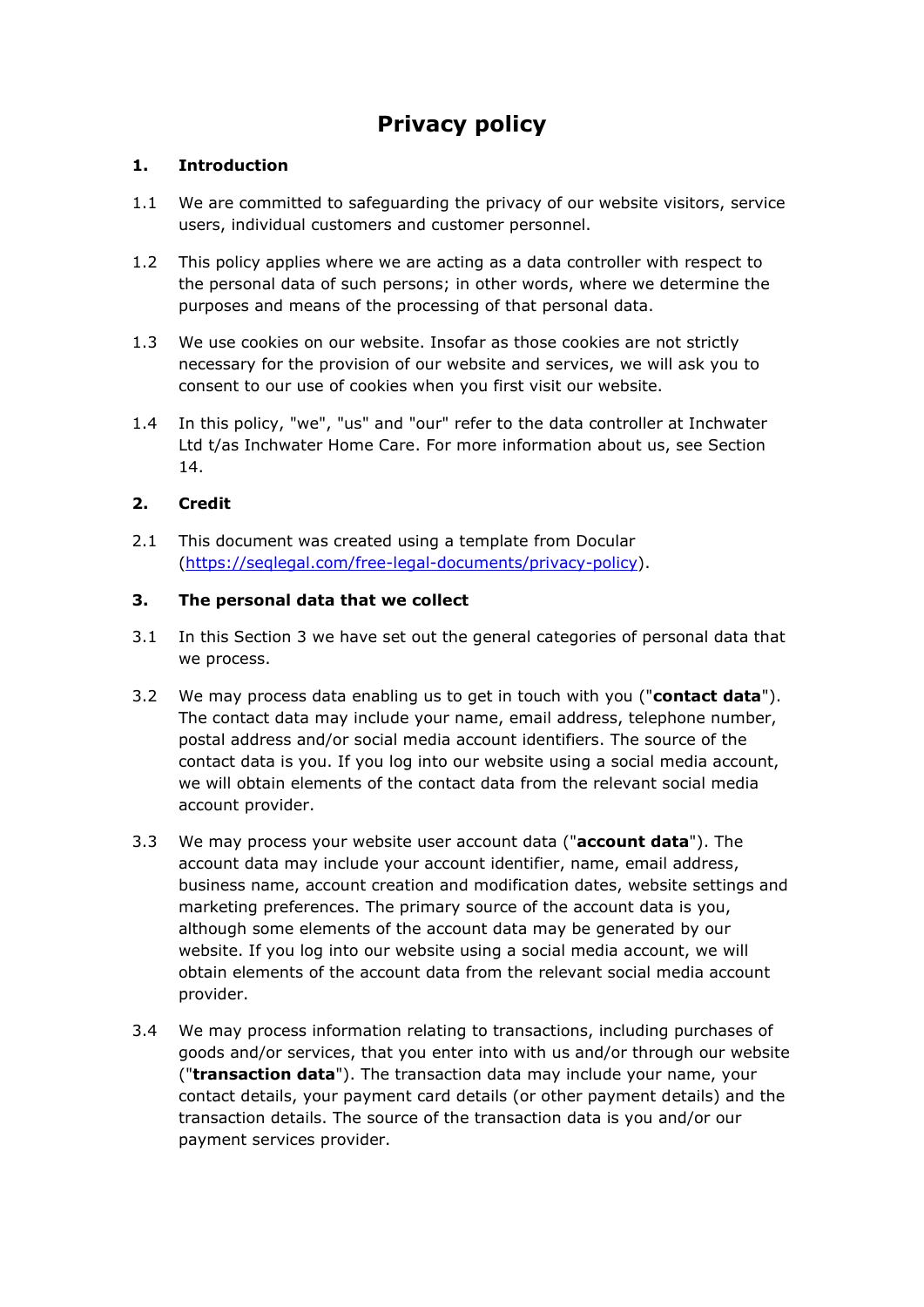- 3.5 We may process information contained in or relating to any communication that you send to us or that we send to you ("**communication data**"). The communication data may include the communication content and metadata associated with the communication. Our website will generate the metadata associated with communications made using the website contact forms.
- 3.6 We may process data about your use of our website and services ("**usage data**"). The usage data may include your IP address, geographical location, browser type and version, operating system, referral source, length of visit, page views and website navigation paths, as well as information about the timing, frequency and pattern of your service use. The source of the usage data is our analytics tracking system.

#### **4. Purposes of processing and legal bases**

- 4.1 In this Section 4, we have set out the purposes for which we may process personal data and the legal bases of the processing.
- 4.2 **Operations**  We may process your personal data for the purposes of operating our website, providing our services. The legal basis for this processing is our legitimate interests, namely the proper administration of our website, services and business.
- 4.3 **Publications**  We may process account data for the purposes of publishing such data on our website and elsewhere through our services in accordance with your express instructions. The legal basis for this processing is our legitimate interests, namely the publication of content in the ordinary course of our operations.
- 4.4 **Relationships and communications** We may process contact data, account data, transaction data and/or communication data for the purposes of managing our relationships, communicating with you (excluding communicating for the purposes of direct marketing) by email, SMS, post, fax and/or telephone, providing support services and complaint handling. The legal basis for this processing is our legitimate interests, namely communications with our website visitors, service users, individual customers and customer personnel, the maintenance of relationships, and the proper administration of our website, services and business.
- 4.5 **Direct marketing**  We may process contact data, account data and/or transaction data for the purposes of creating, targeting and sending direct marketing communications by email, SMS, post and/or fax and making contact by telephone for marketing-related purposes. The legal basis for this processing is our legitimate interests, namely promoting our business and communicating marketing messages and offers to our website visitors and service users.
- 4.6 **Research and analysis**  We may process usage data and/or transaction data for the purposes of researching and analysing the use of our website and services, as well as researching and analysing other interactions with our business. The legal basis for this processing is our legitimate interests,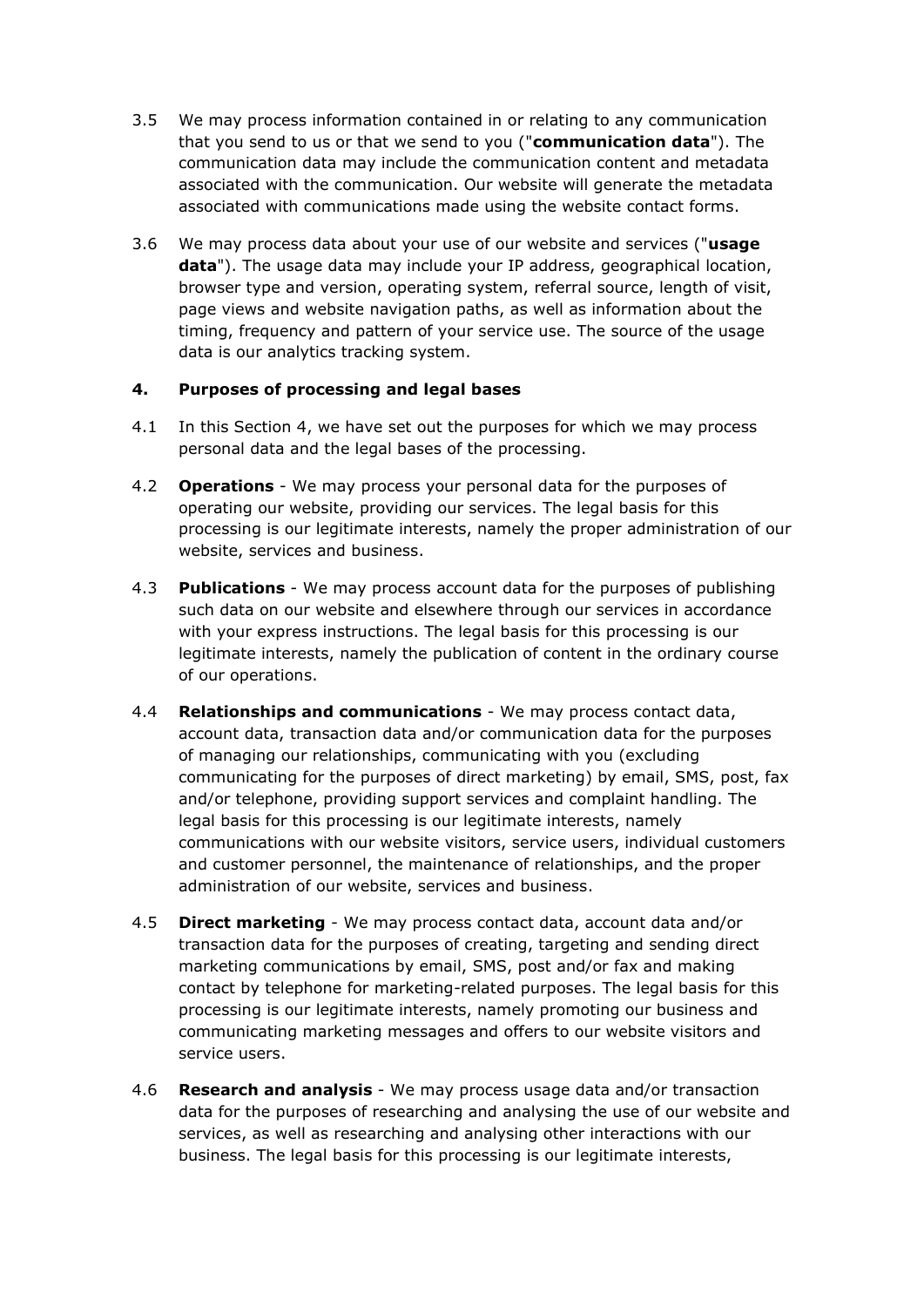namely monitoring, supporting, improving and securing our website, services and business generally.

- 4.7 **Record keeping**  We may process your personal data for the purposes of creating and maintaining our databases, back-up copies of our databases and our business records generally. The legal basis for this processing is our legitimate interests, namely ensuring that we have access to all the information we need to properly and efficiently run our business in accordance with this policy.
- 4.8 **Security**  We may process your personal data for the purposes of security and the prevention of fraud and other criminal activity. The legal basis of this processing is our legitimate interests, namely the protection of our website, services and business, and the protection of others.
- 4.9 **Insurance and risk management** We may process your personal data where necessary for the purposes of obtaining or maintaining insurance coverage, managing risks and/or obtaining professional advice. The legal basis for this processing is our legitimate interests, namely the proper protection of our business against risks.
- 4.10 **Legal claims** We may process your personal data where necessary for the establishment, exercise or defence of legal claims, whether in court proceedings or in an administrative or out-of-court procedure. The legal basis for this processing is our legitimate interests, namely the protection and assertion of our legal rights, your legal rights and the legal rights of others.
- 4.11 **Legal compliance and vital interests** We may also process your personal data where such processing is necessary for compliance with a legal obligation to which we are subject or in order to protect your vital interests or the vital interests of another natural person.

### **5. Providing your personal data to others**

- 5.1 We may disclose your personal data to our insurers and/or professional advisers insofar as reasonably necessary for the purposes of obtaining or maintaining insurance coverage, managing risks, obtaining professional advice.
- 5.2 In addition to the specific disclosures of personal data set out in this Section 5, we may disclose your personal data where such disclosure is necessary for compliance with a legal obligation to which we are subject, or in order to protect your vital interests or the vital interests of another natural person. We may also disclose your personal data where such disclosure is necessary for the establishment, exercise, or defence of legal claims, whether in court proceedings or in an administrative or out-of-court procedure.

# **6. International transfers of your personal data**

6.1 In this Section 6, we provide information about the circumstances in which your personal data may be transferred to a third country under UK data protection law.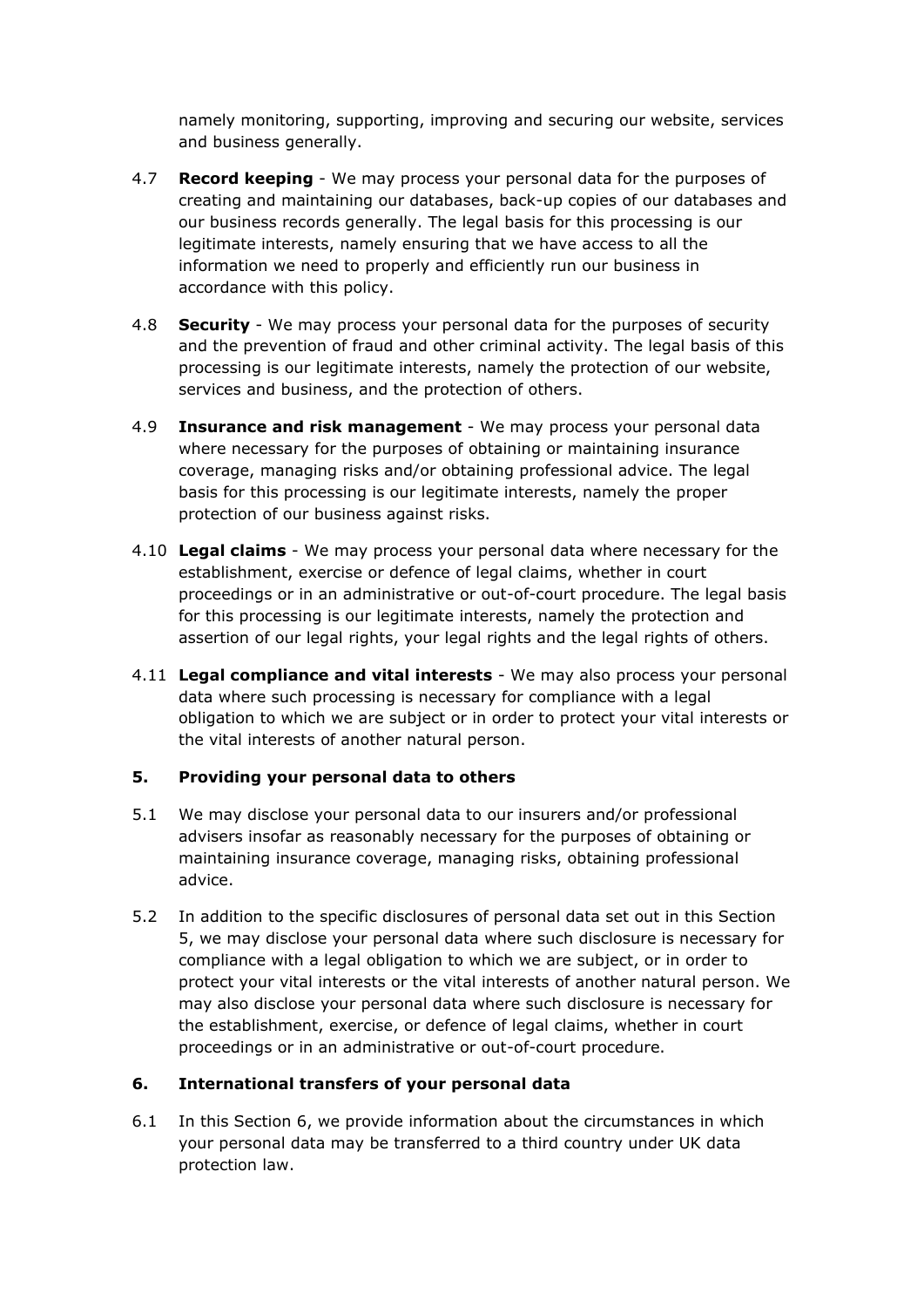- 6.2 We may transfer your personal data from the European Economic Area (EEA) to the UK and process that personal data in the UK for the purposes set out in this policy, and may permit our suppliers and subcontractors to do so, during any period with respect to which the UK is not treated as a third country under EU data protection law or benefits from an adequacy decision under EU data protection law; and we may transfer your personal data from the UK to the EEA and process that personal data in the EEA for the purposes set out in this policy, and may permit our suppliers and subcontractors] to do so, during any period with respect to which EEA states are not treated as third countries under UK data protection law or benefit from adequacy regulations under UK data protection law.
- 6.3 The hosting facilities for our website are situated in *UK and Germany*. The competent data protection authorities have made an adequacy determination with respect to the data protection laws of each of these countries.
- 6.4 You acknowledge that personal data that you submit for publication through our website or services may be available, via the internet, around the world. We cannot prevent the use (or misuse) of such personal data by others.

### **7. Retaining and deleting personal data**

- 7.1 This Section 7 sets out our data retention policies and procedures, which are designed to help ensure that we comply with our legal obligations in relation to the retention and deletion of personal data.
- 7.2 Personal data that we process for any purpose or purposes shall not be kept for longer than is necessary for that purpose or those purposes.
- 7.3 We will retain your personal data as follows:
	- (a) contact data will be retained for a minimum period of 3 months following the date of the most recent contact between you and us, and for a maximum period of 12 months following that date;
	- (b) account data will be retained for a minimum period of 3 months following the date of the most recent contact between you and us, and for a maximum period of 12 months following that date;
	- (c) communication data will be retained for a period of 3 months following the date of the most recent contact between you and us, and for a maximum period of 12 months following that date;
	- (e) usage data will be retained for 12 months following the date of collection; and
- 7.4 Notwithstanding the other provisions of this Section 7, we may retain your personal data where such retention is necessary for compliance with a legal obligation to which we are subject, or in order to protect your vital interests or the vital interests of another natural person.

### **8. Your rights**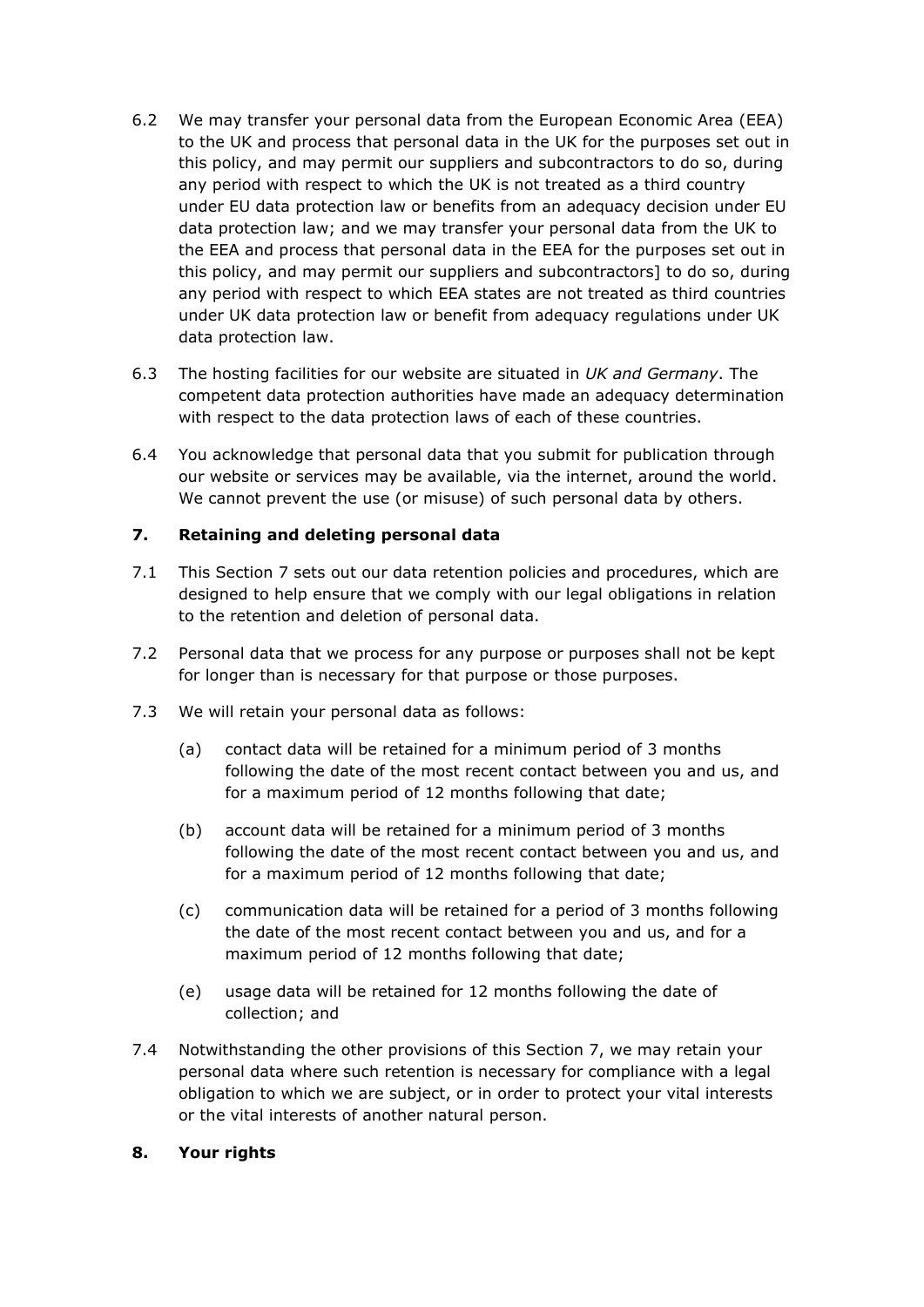- 8.1 In this Section 8, we have listed the rights that you have under data protection law.
- 8.2 Your principal rights under data protection law are:
	- (a) **the right to access** you can ask for copies of your personal data;
	- (b) **the right to rectification** you can ask us to rectify inaccurate personal data and to complete incomplete personal data;
	- (c) **the right to erasure** you can ask us to erase your personal data;
	- (d) **the right to restrict processing** you can ask us to restrict the processing of your personal data;
	- (e) **the right to object to processing** you can object to the processing of your personal data;
	- (f) **the right to data portability** you can ask that we transfer your personal data to another organisation or to you;
	- (g) **the right to complain to a supervisory authority** you can complain about our processing of your personal data; and
	- (h) **the right to withdraw consent** to the extent that the legal basis of our processing of your personal data is consent, you can withdraw that consent.
- 8.3 These rights are subject to certain limitations and exceptions. You can learn more about the rights of data subjects by visiting [\[https://edpb.europa.eu/our-work-tools/general-guidance/gdpr-guidelines](https://edpb.europa.eu/our-work-tools/general-guidance/gdpr-guidelines-recommendations-best-practices_en)[recommendations-best-practices\\_en](https://edpb.europa.eu/our-work-tools/general-guidance/gdpr-guidelines-recommendations-best-practices_en) and [https://ico.org.uk/for](https://ico.org.uk/for-organisations/guide-to-data-protection/guide-to-the-general-data-protection-regulation-gdpr/individual-rights/)[organisations/guide-to-data-protection/guide-to-the-general-data-protection](https://ico.org.uk/for-organisations/guide-to-data-protection/guide-to-the-general-data-protection-regulation-gdpr/individual-rights/)[regulation-gdpr/individual-rights/\]](https://ico.org.uk/for-organisations/guide-to-data-protection/guide-to-the-general-data-protection-regulation-gdpr/individual-rights/).
- 8.4 You may exercise any of your rights in relation to your personal data [by written notice to us, using the contact details set out below].

### **9. About cookies**

- 9.1 A cookie is a file containing an identifier (a string of letters and numbers) that is sent by a web server to a web browser and is stored by the browser. The identifier is then sent back to the server each time the browser requests a page from the server.
- 9.2 Cookies may be either "persistent" cookies or "session" cookies: a persistent cookie will be stored by a web browser and will remain valid until its set expiry date, unless deleted by the user before the expiry date; a session cookie, on the other hand, will expire at the end of the user session, when the web browser is closed.
- 9.3 Cookies may not contain any information that personally identifies a user, but personal data that we store about you may be linked to the information stored in and obtained from cookies.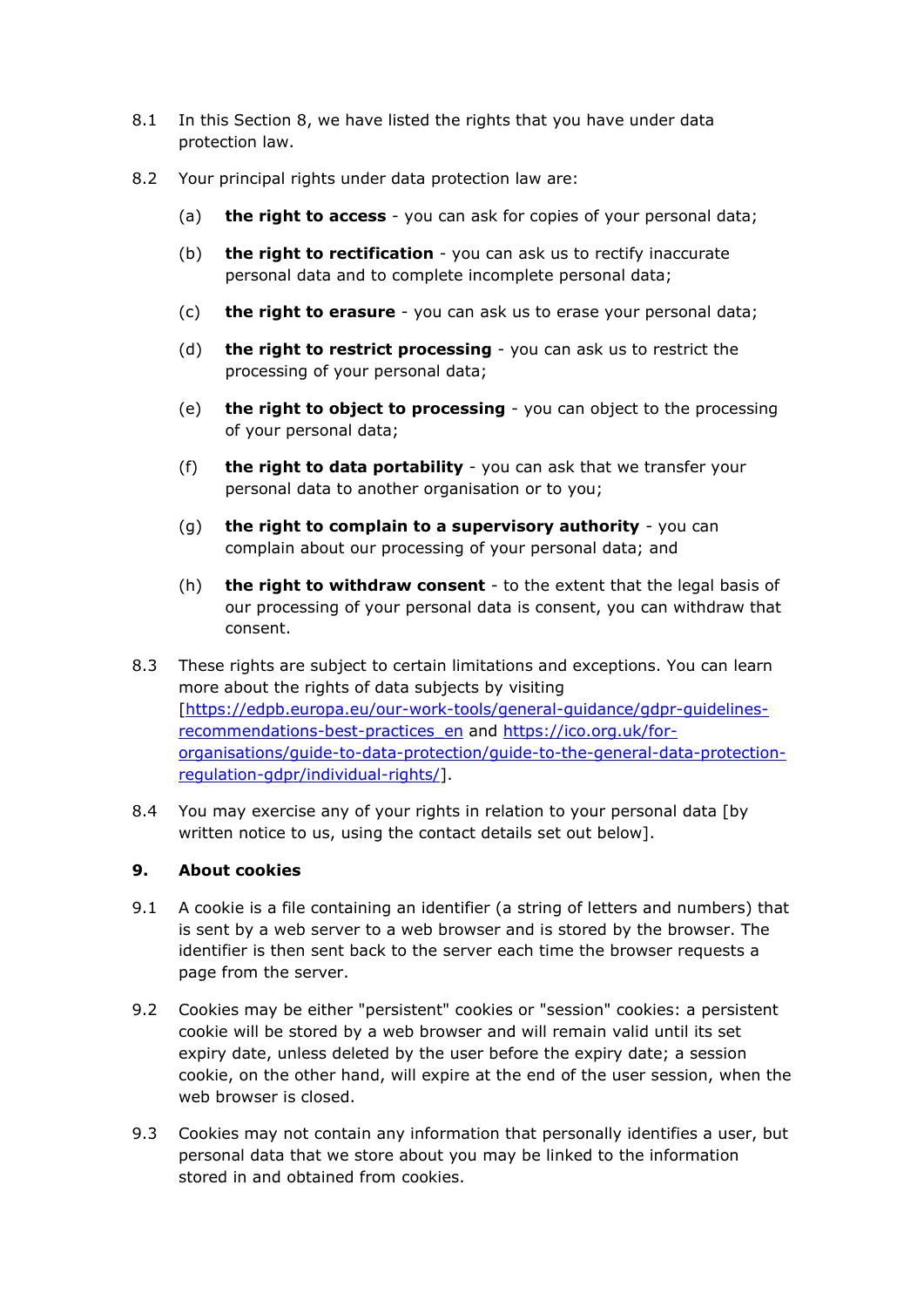#### **10. Cookies that we use**

- 10.1 We use cookies for the following purposes:
	- (a) **authentication and status** we use cookies to identify you when you visit our website and as you navigate our website, and to help us determine if you are logged into our website
	- (b) **security** we use cookies as an element of the security measures used to protect user accounts, including preventing fraudulent use of login credentials, and to protect our website and services generally
	- (e) **advertising** we use cookies to help us to display advertisements that will be relevant to you
	- (f) **analysis** we use cookies to help us to analyse the use and performance of our website and services

### **11. Cookies used by our service providers**

- 11.1 Our service providers use cookies and those cookies may be stored on your computer when you visit our website.
- 11.2 We use Google Analytics. Google Analytics gathers information about the use of our website by means of cookies. The information gathered is used to create reports about the use of our website. You can find out more about Google's use of information by visiting <https://www.google.com/policies/privacy/partners/> and you can review Google's privacy policy at [https://policies.google.com/privacy.](https://policies.google.com/privacy)

### **12. Managing cookies**

- 12.1 Most browsers allow you to refuse to accept cookies and to delete cookies. The methods for doing so vary from browser to browser, and from version to version. You can however obtain up-to-date information about blocking and deleting cookies via these links:
	- (a) <https://support.google.com/chrome/answer/95647> (Chrome);
	- (b) [https://support.mozilla.org/en-US/kb/enhanced-tracking-protection](https://support.mozilla.org/en-US/kb/enhanced-tracking-protection-firefox-desktop)[firefox-desktop](https://support.mozilla.org/en-US/kb/enhanced-tracking-protection-firefox-desktop) (Firefox);
	- (c) <https://help.opera.com/en/latest/security-and-privacy/> (Opera);
	- (d) [https://support.microsoft.com/en-gb/help/17442/windows-internet](https://support.microsoft.com/en-gb/help/17442/windows-internet-explorer-delete-manage-cookies)[explorer-delete-manage-cookies](https://support.microsoft.com/en-gb/help/17442/windows-internet-explorer-delete-manage-cookies) (Internet Explorer);
	- (e) [https://support.apple.com/en-gb/guide/safari/manage-cookies-and](https://support.apple.com/en-gb/guide/safari/manage-cookies-and-website-data-sfri11471/mac)[website-data-sfri11471/mac](https://support.apple.com/en-gb/guide/safari/manage-cookies-and-website-data-sfri11471/mac) (Safari); and
	- (f) [https://support.microsoft.com/en-gb/help/4468242/microsoft-edge](https://support.microsoft.com/en-gb/help/4468242/microsoft-edge-browsing-data-and-privacy)[browsing-data-and-privacy](https://support.microsoft.com/en-gb/help/4468242/microsoft-edge-browsing-data-and-privacy) (Edge).
- 12.2 Blocking all cookies will have a negative impact upon the usability of many websites.